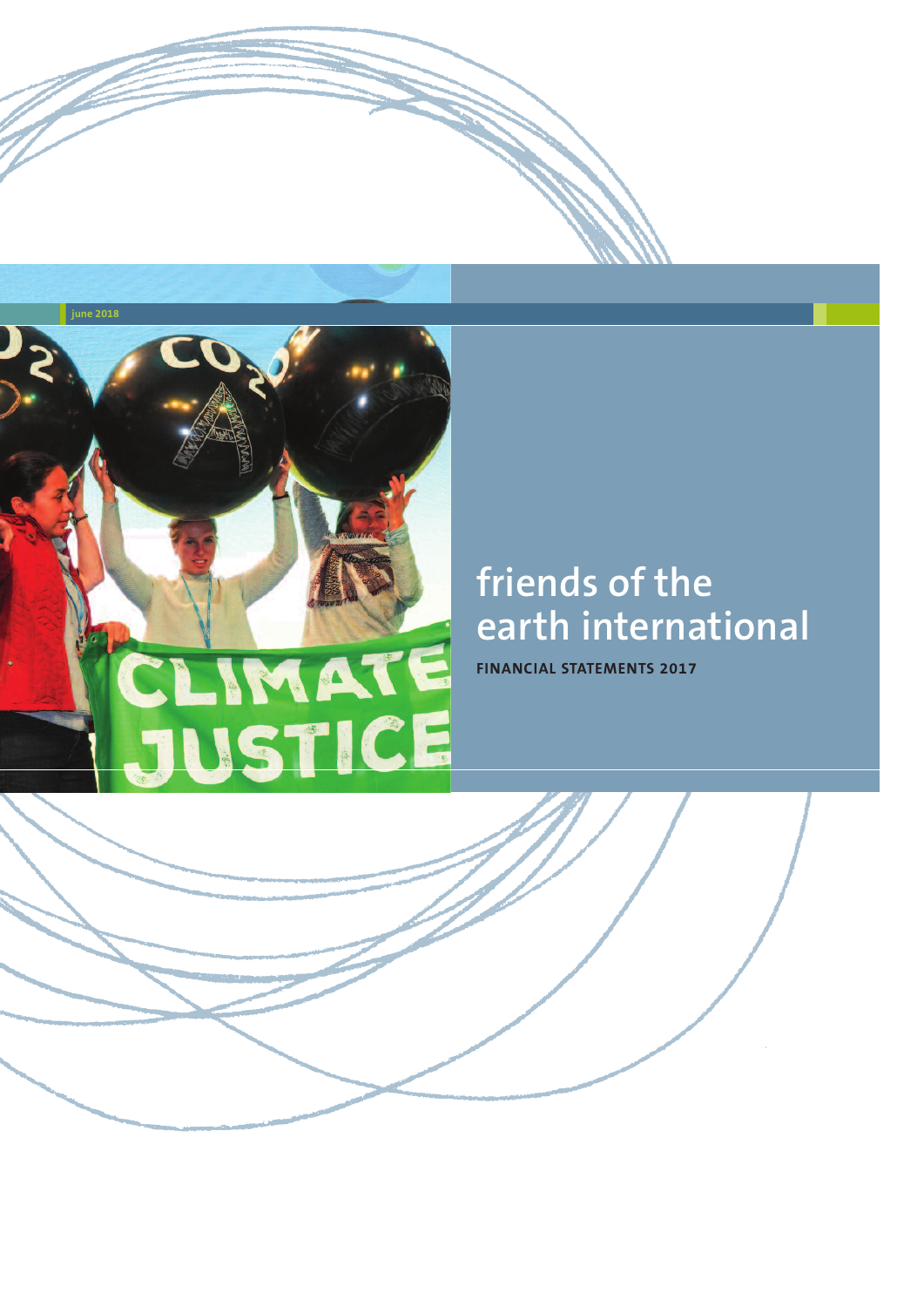### **contents | report of the executive committee**

| report of the executive committee              | 2  |
|------------------------------------------------|----|
| financial statements 2017                      | 4  |
| balance sheet december 31, 2017                | 4  |
| statement of revenues and expenditures 2017    | 5  |
| accounting policies                            | 6  |
| notes to the balance sheet                     | 7  |
| notes to the statement of revenue and expenses | 9  |
| auditor's report                               | 13 |
| budget 2018                                    | 15 |

### **report of the executive committee**

In 2017, Friends of the Earth took significant steps forward to advance our long term strategic objectives. FoEI is following a five-year workplan, which runs through 2020, and outlines key objectives for movement building, reduction in corporate power, and internal capacity building. The workplan is helping to show the cohesion and strategic direction for our work. In this year we made significant progress on our objectives. In particular, our objective of driving forward the UN Binding Treaty on TNCs and Human Rights has gone from being an idea in the minds of civil society and a few states to a real international treaty now under negotiation, with a record number of states now participating in the treaty process.

Our work to fight climate change also moved forward, with a significant global mobilization in the run up to the UNFCCC COP-23 in Bonn, Germany. FoEI worked with national groups across the federation to organize two coordinated days of action to draw attention to the negative impacts of dirty energy, and to call for climate justice as a response to the climate crisis, as part of transitioning to a new environmentally and socially just energy system. From around the world, 26 national FoEI member groups held physical actions and 4 others did online actions, which helped draw attention to international, national and local struggles.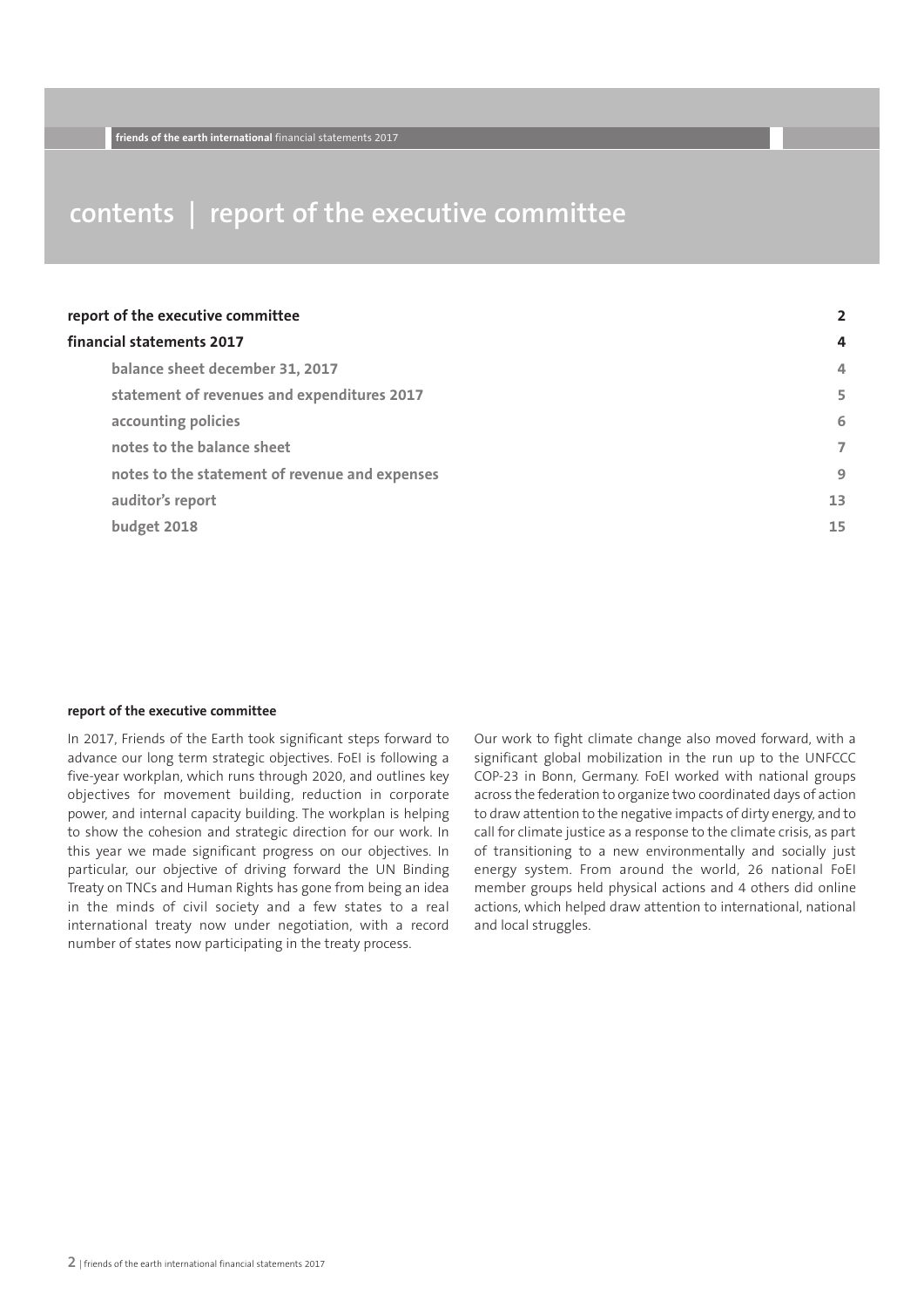### **report of the executive committee** *continued*

Internally, we worked throughout 2017 on a new strategic framework for the federation's communications work. A working group representing all of the structures of our federation has developed guidance that identifies FoEI's priority audiences and communications priorities. Similarly, in 2017 we moved forward with a new strategy on gender justice and dismantling patriarchy. This strategy will help improve our ways of working internally and give direction to our efforts to fight oppression it all its forms.

FoEI's income in 2017 increased by € 77,000 compared to 2016, or 2.8 %. The biggest increase took place in membership fees income, which grew from € 500,000 to € 549,000. This trend of growing income from membership fees has been stable for over a decade; we do however not expect it to continue in 2018 and budgeted conservatively with € 520,000. Years of surpluses following from a higher amount of fees than budgeted have helped us build a healthy level of reserves, which is being used to further invest in FoEI's growth through fundraising investement. In 2018 FoEI will add a US-based fundraiser to its fundraising team. Obviously a sound basis of reserves will be kept to see us through financially difficult periods if these would occur.

The increase of staff in FoEI in 2016 helped us deal with a growing workload but did not immediately offer relief. Recruitment, induction and re-organizing processes created a lot of extra work which took its toll in the shape of a high sick leave percentage in 2017. In addition a few staff members suffered the consequences of accidents. Working with reduced staff capacity explains a relatively high amount of donor grant balances by the end of 2017: € 652,000. In the first months of 2018 we are seeing an improvement, with most staff returning to work and vacancies being filled.

In 2018, our federation will come together for our Biennial General Meeting in Nigeria. At this meeting we will look at the progress we've made on meeting the objectives of our current five-year workplan. We will be introducing our new communications strategy to our federation and beginning to implement some of the changes outlined in this ambitious new plan. In addition, in 2018 we are undertaking a process to develop a new fundraising strategic plan, which we hope will expand our base of donors and diversify our sources of funding. These new plans represent an effort to ensure that Friends of the Earth International is strong for years to come. With these new plans to guide us, we hope to strengthen and improve our work – and the work of our member groups – and to increase our visibility throughout the world.

### *Amsterdam, June 2018*

fan New

Karin Nansen (chair, REDES, Uruguay)

Kwami Dodzi Kpondzo (treasurer, Amis de la Terre, Togo)

Luka Tomac (Zelena Akcija, Croatia) Hemantha Withanage (CEJ, Sri Lanka) Silvia Yada (CESTA, El Salvador) Nora Bowier (SDI, Liberia) Godwin Ojo (ERA, Nigeria) Elaine Gilligan (FoE EWNI, UK) Choony Kim (KFEM, South-Korea)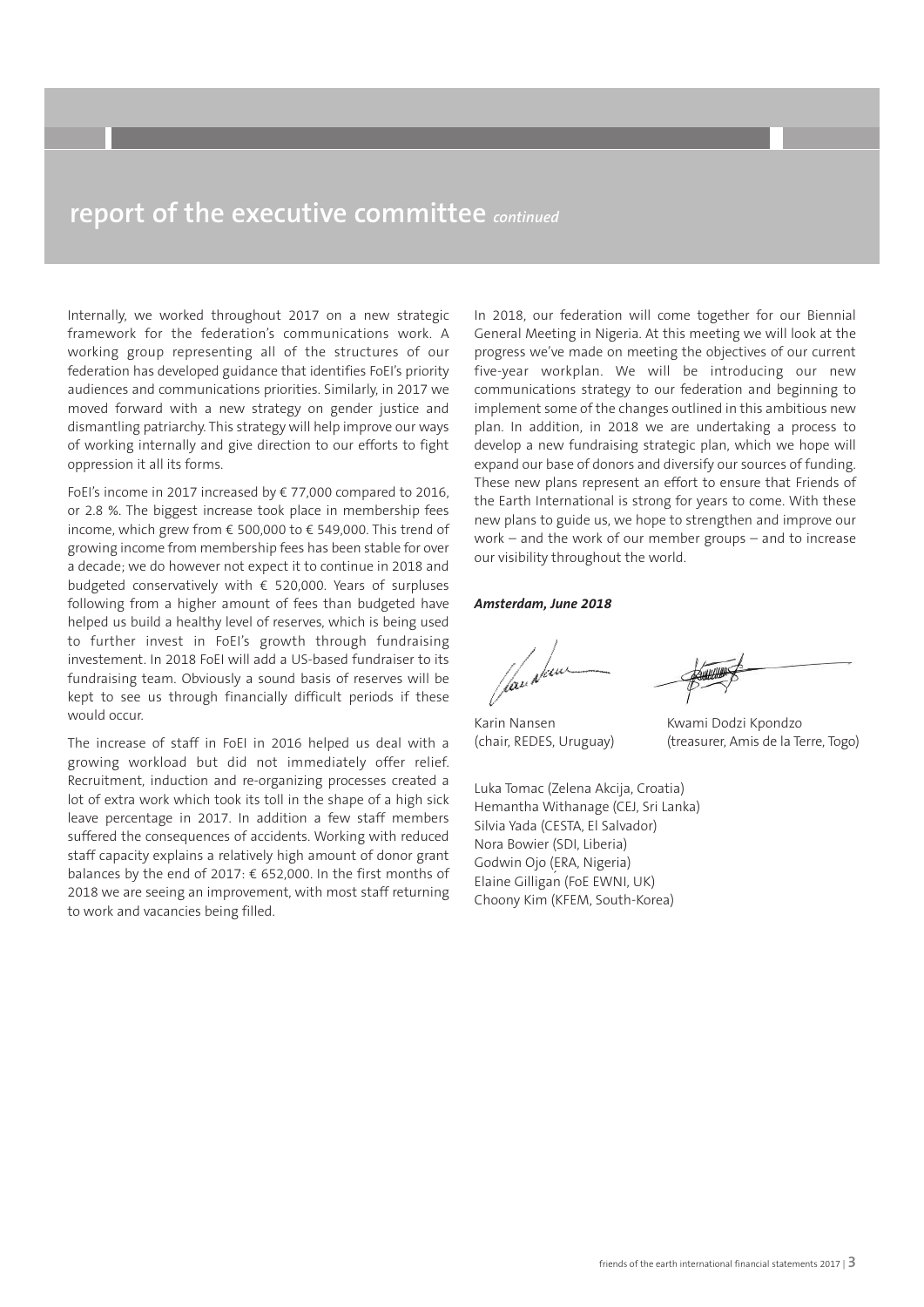## **balance sheet 31 december 2017**

|                                          | 2016      | 2016      |
|------------------------------------------|-----------|-----------|
| fixed assets                             |           |           |
| tangible fixed assets (1)                | 24,438    | 18,621    |
| current assets                           |           |           |
| liquid assets (2)                        | 1,636,583 | 1,613,368 |
| subsidies to receive (3)                 | 43,343    | 136,386   |
| project funds advanced to foe groups (4) | 105,217   | 174,454   |
| accounts receivable (4)                  | 104,227   | 178,338   |
|                                          | 1,889,370 | 2,102,546 |
| total assets                             | 1,913,808 | 2,121,167 |
| current liabilities                      |           |           |
| accounts payable (4)                     | 367,301   | 473,149   |
| subsidies received in advance (5)        | 30,000    | 503,094   |
| donor grants balances (6)                | 652,308   | 334,357   |
|                                          | 1,049,609 | 1,310,600 |
| unexpended funds (7)                     |           |           |
| accumulated surplus                      | 673,742   | 614,227   |
| fund for increased capacity is           | 64,117    | 70,000    |
| fundraising investment fund              | 75,000    | 75,000    |
| fund for membership development          | 10,000    | 10,000    |
| fund for nepal earthquake relief         | 9,985     | 9,985     |
| hrd emergency fund                       | 31,355    | 31,355    |
|                                          | 864,199   | 810,567   |
| total liabilities                        | 1,913,808 | 2,121,167 |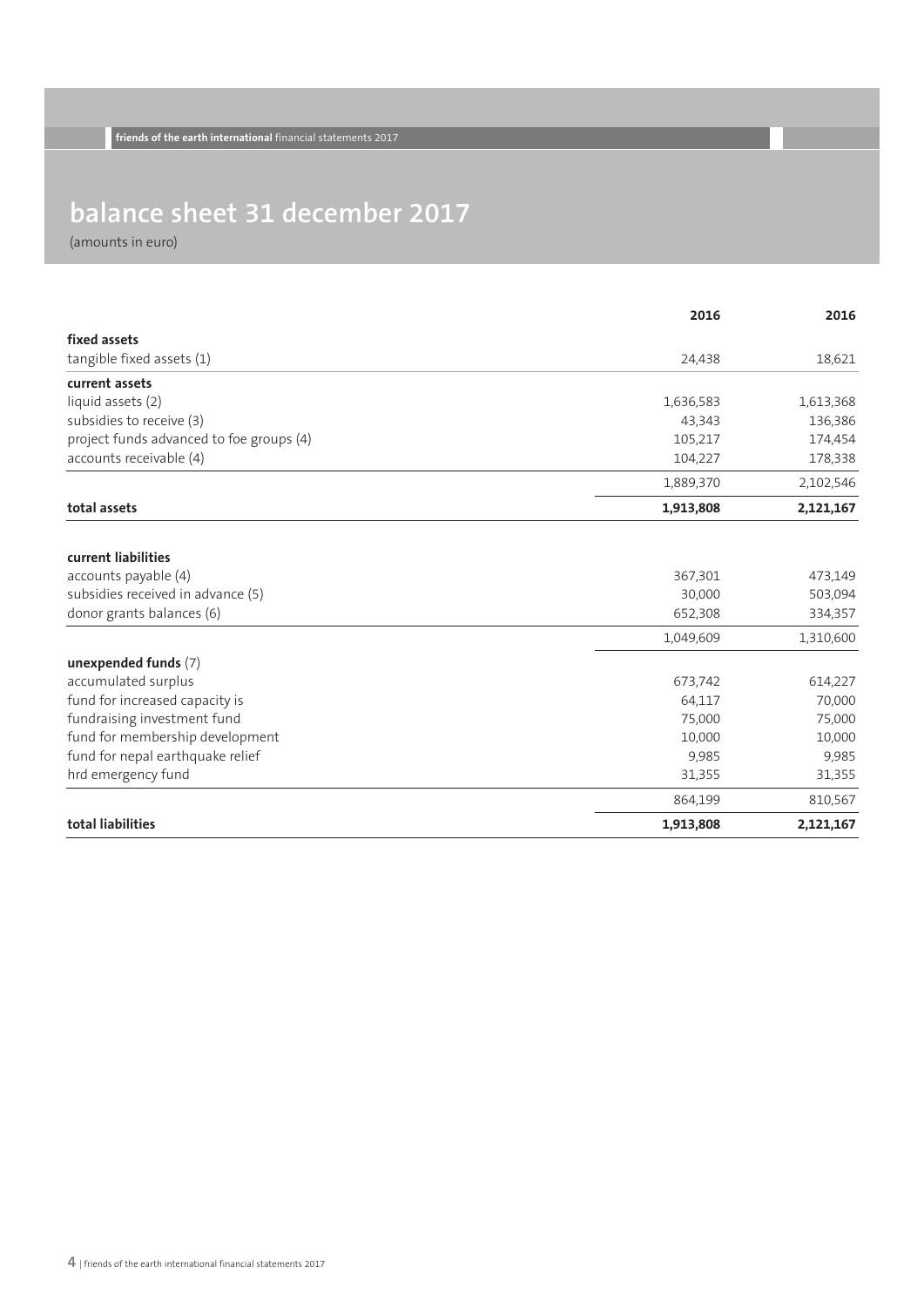## **statement of revenues and expenditures 2017**

| income                                                     | income                                                                                                                                                                              | result 2017                                                   | budget 2017                                                   | result 2016                                                   |
|------------------------------------------------------------|-------------------------------------------------------------------------------------------------------------------------------------------------------------------------------------|---------------------------------------------------------------|---------------------------------------------------------------|---------------------------------------------------------------|
| core income                                                | membership fees (1)<br>donations<br>interest & miscellaneous (2)<br>from reserves - general budget support<br>from reserves - fundraising<br>from reserves - membership evaluations | 549,288<br>7,761<br>1,180                                     | 420,000<br>10,000<br>5,000<br>70,000<br>40,000<br>5,000       | 499,814<br>7,281<br>15,281                                    |
|                                                            |                                                                                                                                                                                     | 558,228                                                       | 550,000                                                       | 522,376                                                       |
| donor income                                               | donor income (3)                                                                                                                                                                    | 2,322,509                                                     | 2,547,017                                                     | 2,281,419                                                     |
| total income                                               |                                                                                                                                                                                     | 2,880,737                                                     | 3,097,017                                                     | 2,803,795                                                     |
| expenditures                                               |                                                                                                                                                                                     |                                                               |                                                               |                                                               |
| meetings (4)                                               | foei meetings                                                                                                                                                                       | 14,317                                                        | 5,910                                                         | 138,469                                                       |
| programs (5)                                               | international program coordination<br>program activities                                                                                                                            | 376,956<br>249,154                                            | 380,300<br>250,000                                            | 304,197<br>282,030                                            |
| membership development<br>& activities                     | support to member group projects (5)<br>human rights defenders solidarity/support (6)<br>capacity building/youth exchanges (7)                                                      | 450.314<br>108,528<br>185,727                                 | 508,077<br>216,701<br>117,410                                 | 396,934<br>41,100<br>93,175                                   |
| regional activities (8)                                    | regional meetings & regional facilitation<br>member group evaluations                                                                                                               | 110,924<br>7,431                                              | 95,040<br>5,000                                               | 67,619<br>5,419                                               |
| communications (9)                                         | communication materials & tools<br>audio visual media, web, radio<br>translations network                                                                                           | 12,565<br>116,055<br>14,921                                   | 49,500<br>113,760<br>16,375                                   | 24,964<br>108,203<br>12,525                                   |
| governance (10)                                            | chair & executive committee<br>strategic planning                                                                                                                                   | 74,052<br>30,936                                              | 44,000                                                        | 62,499                                                        |
| fundraising (11)                                           | fundraising investments                                                                                                                                                             | 19,999                                                        | 77,871                                                        | 7,023                                                         |
| staff(12)                                                  | international coordinator & fundraisers<br>programs team<br>membership development staff<br>communications staff<br>support staff<br>staff costs - non-salaries (13)                | 147,910<br>160,412<br>196,737<br>148,781<br>199,420<br>35,405 | 167,800<br>227,500<br>218,300<br>216,491<br>201,800<br>21,582 | 129,452<br>179,238<br>191,656<br>183,263<br>197,297<br>29,157 |
| <i>operational costs</i>                                   | rent, maintenance, inventory<br>computer systems maintenance<br>communications infrastructure<br>supplies<br>auditor & administrative costs (14)<br>miscellaneous (15)              | 51,020<br>29,772<br>14,856<br>5,871<br>36,881<br>26,790       | 62,000<br>15,000<br>22,000<br>5,500<br>27,100<br>7,000        | 50,383<br>9,979<br>13,073<br>6,579<br>32,911<br>13,109        |
| passed on to others                                        | passed on to others                                                                                                                                                                 | 1,373                                                         | 25,000                                                        | 93,853                                                        |
| total expenditures                                         |                                                                                                                                                                                     | 2,827,106                                                     | 3,097,017                                                     | 2,668,690                                                     |
| surplus/deficit                                            |                                                                                                                                                                                     | 53,632                                                        |                                                               | 135,105                                                       |
| allocation surplus                                         |                                                                                                                                                                                     |                                                               |                                                               |                                                               |
| general reserves<br>human rights defenders solidarity fund |                                                                                                                                                                                     | 59,515                                                        |                                                               | 128,605<br>$-1,500$                                           |
| reserve for international secretariat                      |                                                                                                                                                                                     | $-5,883$<br>53,632                                            |                                                               | 8,000                                                         |
|                                                            |                                                                                                                                                                                     |                                                               |                                                               | 135,105                                                       |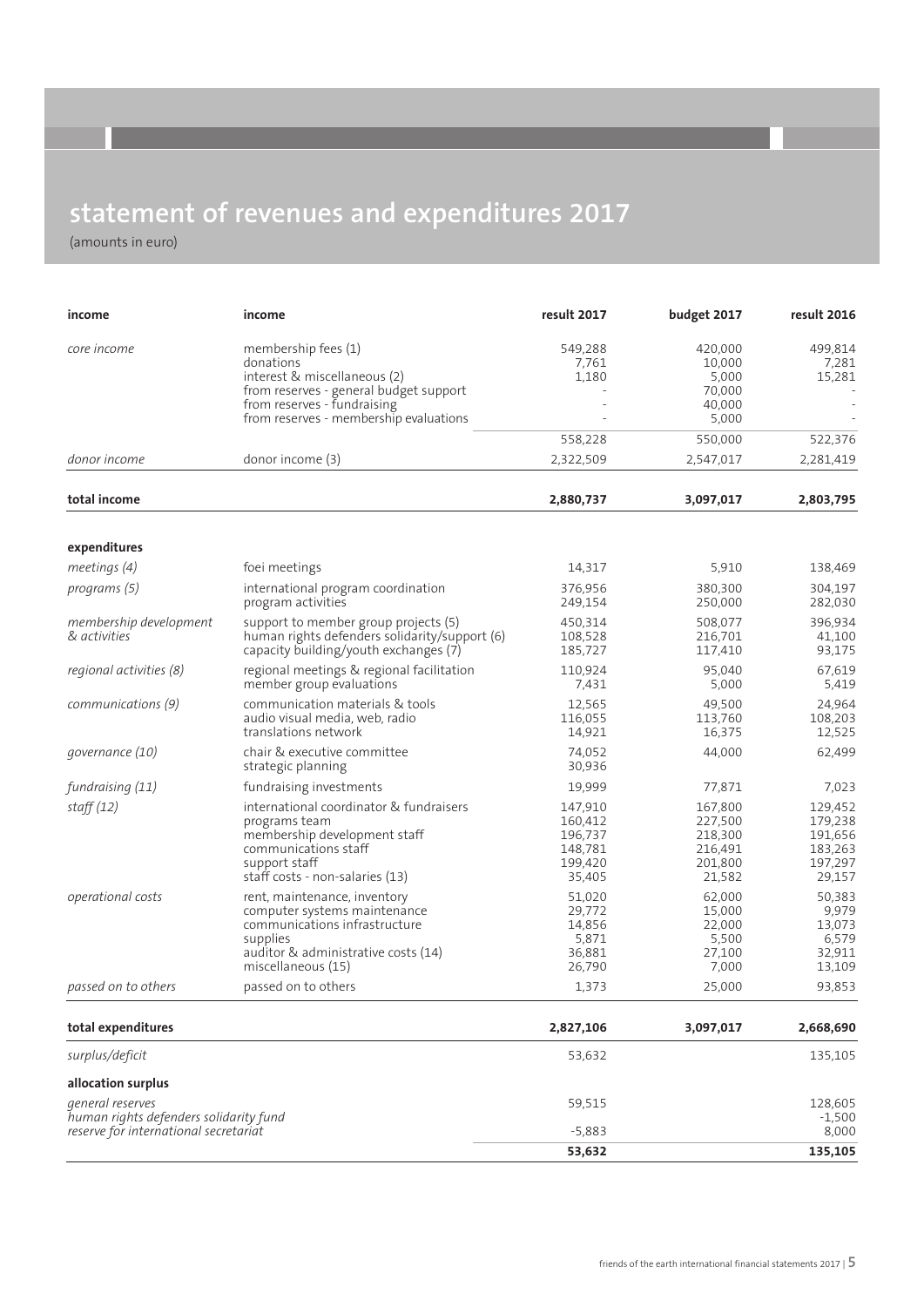### **accounting policies**

### **general**

The financial report has been made in accordance with the Guidelines for annual reporting C1 "Small not-for-profit organisations" of the Dutch Accounting Standards Board.

All assets and liabilities are stated at their face value, unless otherwise mentioned. Foreign currency amounts are valued against the exchange rate of the last day of each quarter, using XE Currency Converter or with the EU currency exchange converter when EU requirements are applicable. Exchange rate differences have been included in the result.

### **tangible fixed assets**

Tangible fixed assets are valued at purchase price minus depreciation. Depreciation is based on the expected duration of life. The tangible assets are divided in inventory, network infrastructure and computers (hardware & software over Euro 500). Depreciation of computers and network infrastructure is 30% for the first 3 years and 10% for the fourth year. Depreciation of inventory is spread over five years, for secondhand furniture an estimate of its remaining life is made.

### **liquid assets**

All cash and bank balances listed under liquid assets are discretionary. The funds in the ASN savings accounts generated an average interest of 0.1 % in 2017.

### **accounts receivable and accounts payable**

If there is an account receivable and an account payable with the same Friends of the Earth member group, the outstanding amounts will be balanced. An overview of the balances of the largest debts and liabilities can be found in note to the balance 4b.

### **result**

The result is the difference between core income on the one hand and core expenses at historical cost on the other hand, taking into account the above valuation principles.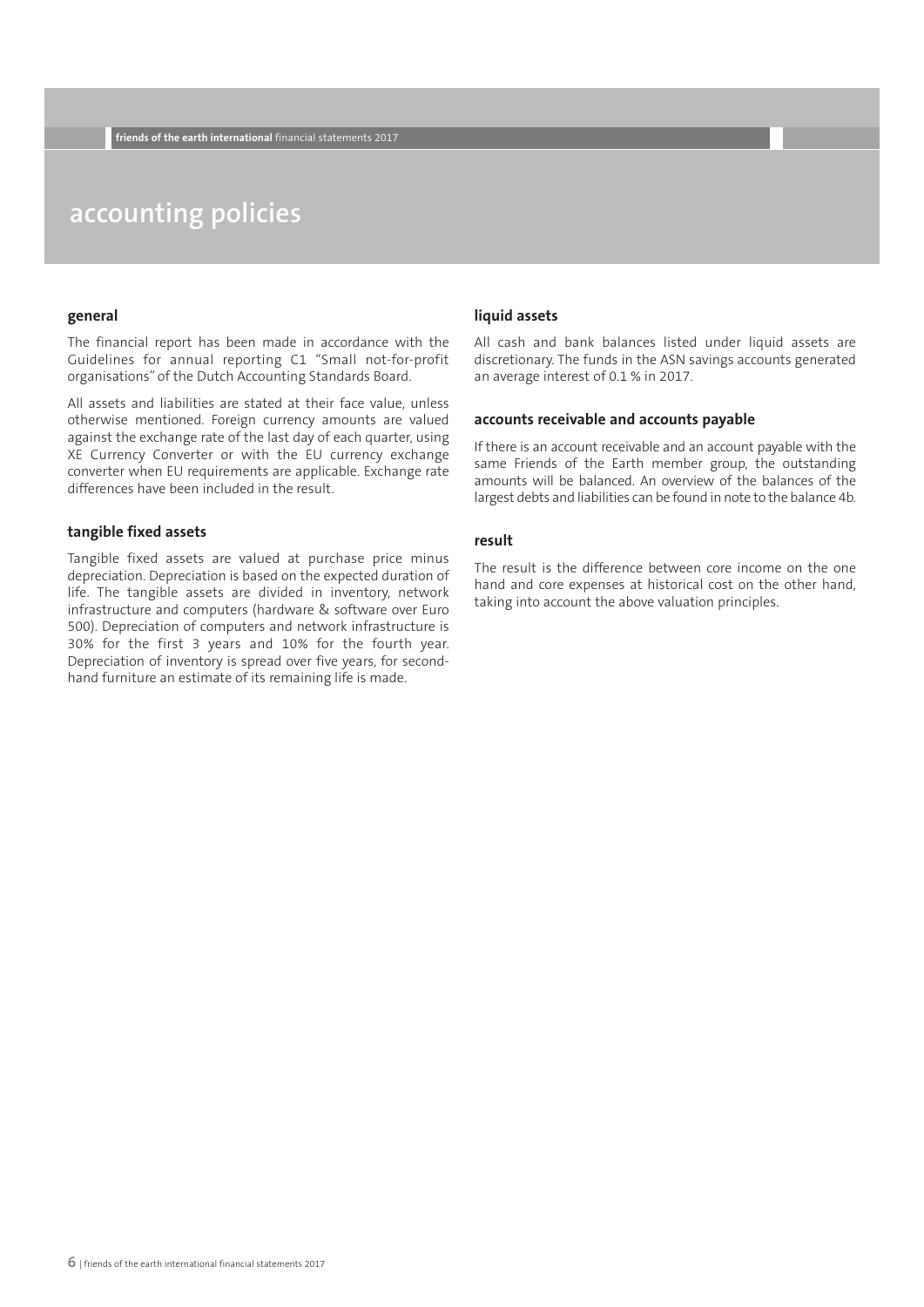## **notes to the balance sheet**

| 1. tangible fixed assets                       | inventory | computers | network infrastructure | total     |
|------------------------------------------------|-----------|-----------|------------------------|-----------|
| purchase value december 31, 2016               | 11,374    | 48,588    | 14,182                 | 74,144    |
| depreciation december 31, 2016                 | $-8,222$  | $-33,261$ | $-14,040$              | $-55,523$ |
| book value december 31, 2016                   | 3,153     | 15,327    | 142                    | 18,621    |
|                                                |           |           |                        |           |
| investments 2017                               |           | 12,925    | 2,299                  | 15,224    |
| disposed 2017                                  |           | $-13,850$ | $-6,426$               | $-20,276$ |
| disposed depreciation 2017                     |           | 13,850    | 6,426                  | 20,276    |
| depreciation 2017                              | $-917$    | $-7,815$  | $-676$                 | $-9,408$  |
| book value december 31, 2017                   | 2,235     | 20,437    | 1,765                  | 24,438    |
|                                                |           |           | 2017                   |           |
| 2. liquid assets                               |           |           |                        | 2016      |
| cash                                           |           |           | 345                    | 546       |
| euro (triodos current)                         |           |           | 72,726                 | 18,533    |
| euro (triodos savings-dgis-gla)                |           |           | 265,623                | 340,000   |
| euro (ing current)                             |           |           | 87,747                 | 37,156    |
| euro (abn-amro, current)                       |           |           | 235,395                | 19,185    |
| euro (asn savings-general)                     |           |           | 585,565                | 363,099   |
| euro (asn savings-dgis-fgg)                    |           |           | 355,430                | 435,000   |
| euro (asn savings-891-95)                      |           |           | 30,875                 | 396,450   |
| paypal account                                 |           |           | 2,877                  | 3,400     |
| total                                          |           |           | 1636583                | 1,613,368 |
|                                                |           |           |                        |           |
| 3. subsidies to receive                        |           |           | 2017                   | 2016      |
| bread for the world-2017-2020                  |           |           | 8,433                  |           |
| bread for the world-2015-2017                  |           |           | 29,061                 | 39,680    |
| european union - school of sustainability      |           |           | 3,046                  | 993       |
| eu grant foe croatia - ngos development        |           |           | 2,803                  | 2,803     |
| european union - financing sustainable futures |           |           |                        | 92,910    |
| total                                          |           |           | 43,343                 | 136,386   |
|                                                |           |           |                        |           |
| 4a. financial assets & liabilities by kind     |           |           | 2017                   | 2016      |
| accounts receivable                            |           |           |                        |           |
| debtors                                        |           |           | 53,790                 | 101,428   |
| doubtful debtors                               |           |           | $-4,617$               | $-8,010$  |
| deposits                                       |           |           | 8,445                  | 8,445     |
| pension fund current account                   |           |           |                        | 5,380     |
| transit assets                                 |           |           | 46,608                 | 71,095    |
| total                                          |           |           | 104,227                | 178,338   |
|                                                |           |           |                        |           |
| accounts payable<br>creditors                  |           |           | 225,173                | 383,717   |
| provision holiday payments                     |           |           | 47,800                 | 31,617    |
| transit liabilities                            |           |           | 29,377                 | 35,382    |
| foe us membership fees 2018 paid in advance    |           |           | 41,400                 |           |
| tax service - wage tax + premiums              |           |           | 23,551                 | 22,433    |
| total                                          |           |           | 367,301                | 473,149   |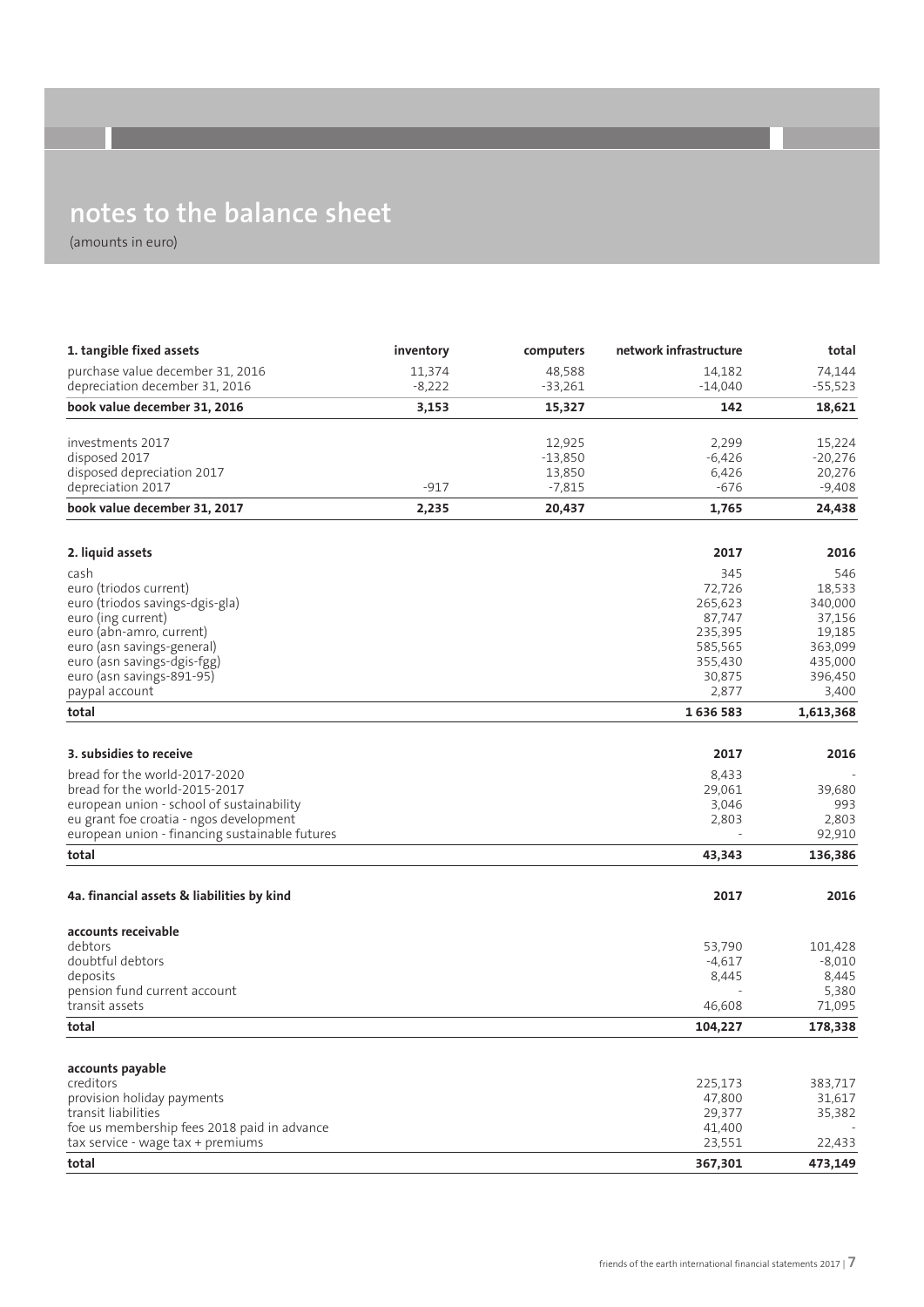### **notes to the balance sheet** *continued*

| 4b. accounts receivable & payable<br>per debtor/creditor | debtors | creditors | transit<br>assets | project funds<br>advanced | transit<br><b>liabilities</b> | balance   |
|----------------------------------------------------------|---------|-----------|-------------------|---------------------------|-------------------------------|-----------|
| foe groups (amounts over $\epsilon$ 5,000):              |         |           |                   |                           |                               |           |
| foe austria                                              | 19,416  |           |                   |                           |                               | 19,416    |
| foe bangladesh                                           |         | $-5,199$  |                   |                           |                               | 5,199     |
| foe colombia                                             |         | 33,795    |                   | 48,627                    |                               | 14,832    |
| foe costa rica                                           |         | 10,793    | 1,000             |                           |                               | $-9,793$  |
| foe croatia                                              |         | 873       | 1,244             |                           |                               | 371       |
| foe england, wales & northern ireland                    |         | 14,585    |                   |                           |                               | $-14,585$ |
| foe flanders                                             |         | 5,429     |                   |                           |                               | $-5,429$  |
| foe mexico                                               |         | $-5,453$  |                   |                           | ۰                             | 5,453     |
| foe mozambique                                           | 420     | 9,702     |                   | 16,912                    |                               | 7,630     |
| foe netherlands                                          | 19,552  | 2,806     | 144               |                           |                               | 16,890    |
| foe palestine                                            |         | 11,190    |                   |                           | $\qquad \qquad -$             | $-11,190$ |
| foe papua new-guinea                                     |         | 14,989    |                   | 17,950                    | ۰                             | 2,961     |
| foe south africa                                         | 1,093   | 5,958     |                   |                           |                               | $-4,864$  |
| foe togo                                                 |         | 13,231    | 1,398             | 6,944                     |                               | $-4,889$  |
| foe uruguay                                              |         | 24,822    |                   | 13,065                    |                               | $-11,757$ |
| foe us                                                   |         |           |                   |                           | 41,400                        | $-41,400$ |
| others                                                   | 13,309  | 87,651    | 42,822            | 1,719                     | 29,377                        | $-59,178$ |
| total                                                    | 53,790  | 225,173   | 46,608            | 105,217                   | 70,777                        | $-90,335$ |

| 5. subsidies received in advance                                                                                                                                                                                                        |                                                          |                                                                     | 2017              | 2016                                                     |
|-----------------------------------------------------------------------------------------------------------------------------------------------------------------------------------------------------------------------------------------|----------------------------------------------------------|---------------------------------------------------------------------|-------------------|----------------------------------------------------------|
| foe switzerland - grant advance 2018<br>bread for all - advance 2018<br>european union - grant apac-hrd                                                                                                                                 |                                                          |                                                                     | 30,000            | 30,000<br>30,000<br>443,094                              |
| total                                                                                                                                                                                                                                   |                                                          |                                                                     | 30,000            | 503,094                                                  |
| 6. donor grants balances                                                                                                                                                                                                                |                                                          |                                                                     | 2017              | 2016                                                     |
| european union - erasmus +<br>dgis-green livelihoods alliance<br>dgis-fair, green & global alliance<br>isvara foundation<br>foe switzerland-palm oil project<br>european union - grant apac-hrd<br>iucn-nl-netherlands postcode lottery |                                                          | 46,539<br>96.470<br>245,522<br>39,555<br>8,735<br>142,664<br>72,823 |                   | 110,778<br>88,364<br>109,253<br>25,962                   |
| total                                                                                                                                                                                                                                   |                                                          |                                                                     | 652 308           | 334,357                                                  |
| 7. unexpended funds                                                                                                                                                                                                                     | end 2016                                                 | result 2017                                                         | allocations       | end 2017                                                 |
| accumulated surplus<br>fund for nepal<br>fund for membership development<br>fundraising investment fund<br>reserve for international secretariat<br>hrd emergency fund                                                                  | 614,227<br>9,985<br>10,000<br>75,000<br>70,000<br>31,355 | 53,632                                                              | 5,883<br>$-5,883$ | 673,742<br>9,985<br>10,000<br>75,000<br>64,117<br>31,355 |
| total                                                                                                                                                                                                                                   | 810,567                                                  | 53,632                                                              | 0                 | 864,199                                                  |

### **appropriation of result**

By decision of the Executive Committee the full result of Euro 53,632 will be added to the reserves. From the allocated reserves 21,000 Euros has been withdrawn from the HRD Emergency Fund. An amount of 19,999 Euros has been withdrawn from the Fundraising Investment fund and 7,431 Euros from the fund for Membership Development. The reserve allocated for Fundraising Investment and for Membership Development will be supplemented with the amount of expenses made in 2017 so that they remain at the level of 31 December 2016. From the reserve for the International Secretariat an amount of € 5,883 has been withdrawn. The result of supplemented and withdrawn allocations, an amount of 59,515 Euros, will be added to the general reserves.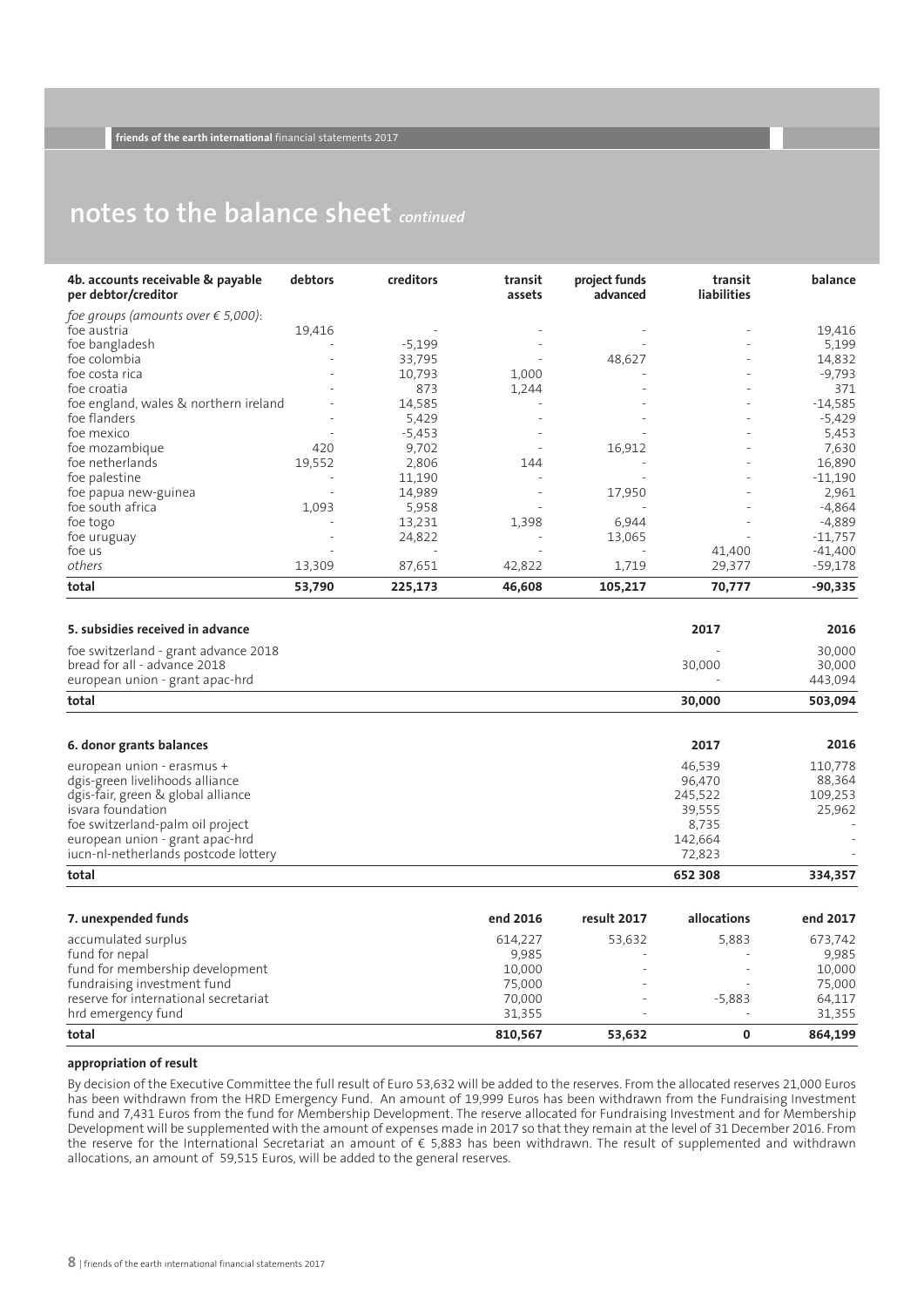(amounts in euro)

### **1. membership fees**

Membership fees are calculated at 1.15 % of member groups' unrestricted income plus 0,13 % of their restricted income of two years ago. The fees for 2017 were thus based on groups' income from 2015 and amounted to € 549,288. The total amount received was almost € 50,000 higher than the fees of 2016 and € 130,000 higher than budgetted.

| 2. interest & miscellaneous | 2017                              | 2016            |
|-----------------------------|-----------------------------------|-----------------|
| interest<br>miscellaneous   | 1,180<br>$\overline{\phantom{0}}$ | 4,808<br>10.474 |
| total                       | 1,180                             | 15,281          |

Interest rates on our savings account are at an historic low. Some accounts pay 0 %, some a tiny amount of 0,5 % or less.

| 3. donor income (institutional funders)                                                           | 2017      | 2016      |
|---------------------------------------------------------------------------------------------------|-----------|-----------|
| The donor income amount is based on the part of the grants that was spent in the respective year. |           |           |
| milieudefensie/dgis: fair, green & global alliance                                                | 907,311   | 934,328   |
| milieudefensie/dgis: green livelihoods alliance                                                   | 309,351   | 307,978   |
| european union: hr defenders asia-pacific region                                                  | 300.431   |           |
| isvara foundation                                                                                 | 257,317   | 248,519   |
| swedish society for nature conservation                                                           | 155,249   | 193,494   |
| bread for the world 2015-2017                                                                     | 117,382   | 153,635   |
| bread for the world 2017-2020                                                                     | 8,433     |           |
| european union: school of sustainability                                                          | 71,623    | 63,931    |
| european union: erasmus +                                                                         | 64,239    | 9,213     |
| jucn-nl / netherlands postcode lottery                                                            | 59,177    |           |
| bread for all palm oil project                                                                    | 30,000    |           |
| foe switzerland contribution palm oil project                                                     | 21,265    |           |
| foe netherlands contribution forest meeting                                                       | 11,732    |           |
| foe us contribution solidarity fund                                                               | 6,000     |           |
| foe netherlands contribution just transition event                                                | 3,000     |           |
| european union: financing sustainable futures                                                     |           | 353,060   |
| y kann rasmussen foundation                                                                       |           | 15,222    |
| un food & agriculture foundation                                                                  |           | 2,039     |
| total                                                                                             | 2,322,509 | 2,281,419 |
| 4. foei meetings                                                                                  | 2017      | 2016      |
| biennial general meeting indonesia                                                                |           | 122,581   |
| translations general meeting                                                                      |           | 8,456     |
| membership development team meeting                                                               | 14,317    | 7,432     |
|                                                                                                   |           |           |
| total                                                                                             | 14,317    | 138,469   |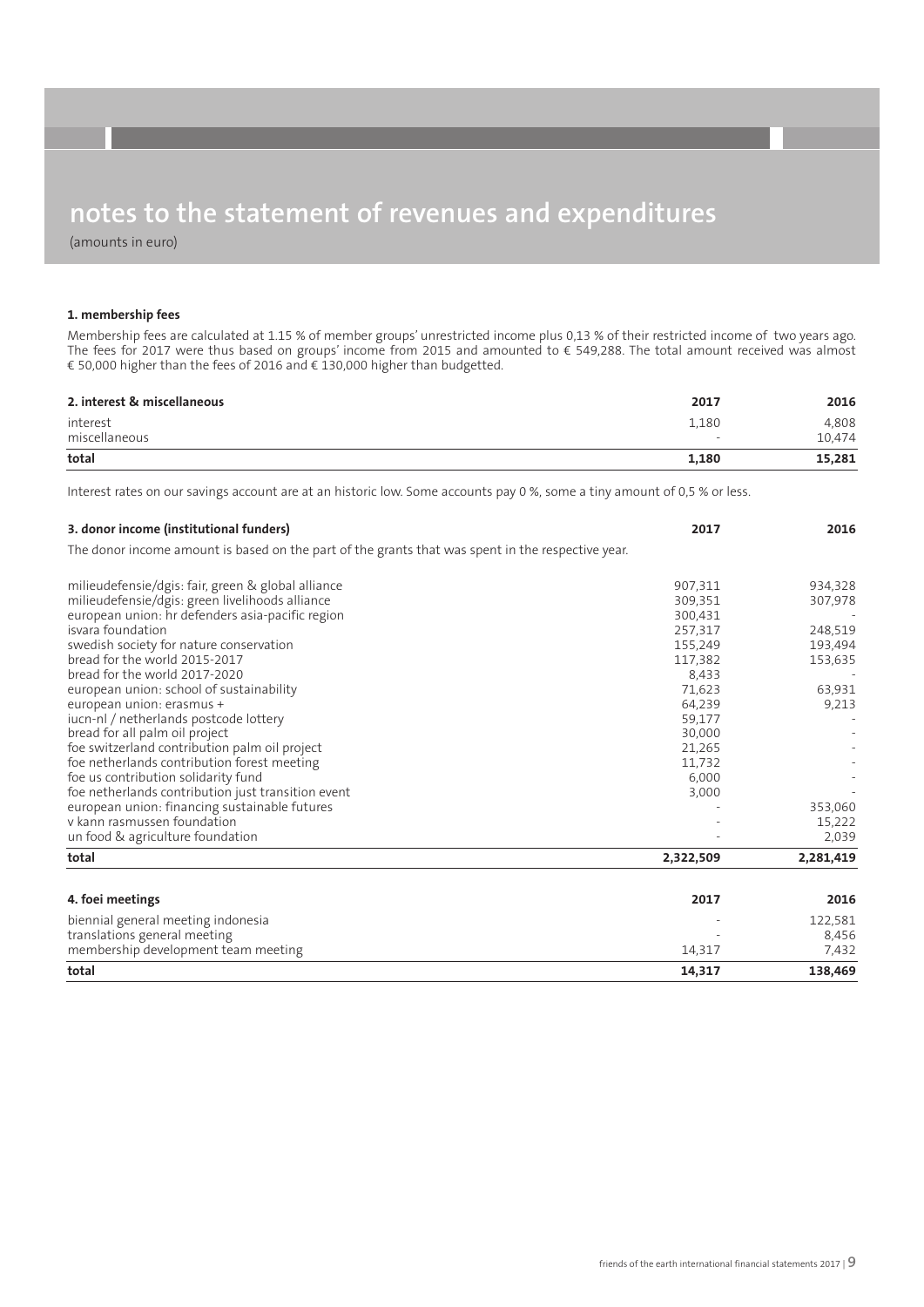### **5. program activities per program**

### *programs:*

climate justice & energy program (cje) economic justice & resisting neoliberalism (ejrn) food sovereignty program (fs) forest and biodiversity program (fb)

*hrd-apac:* human rights defenders project in Asia-Pacific region

|                                                 | total   | cje     | ejrn                     | fs                       | fb      | hrd                      | <b>Cross</b><br>program  |
|-------------------------------------------------|---------|---------|--------------------------|--------------------------|---------|--------------------------|--------------------------|
| international programs:<br>program coordination | 376,956 | 89,980  | 80.768                   | 97,189                   | 106,328 |                          | 2,691                    |
| program / project meetings                      | 55,453  |         |                          | $\overline{\phantom{a}}$ | 31,389  | $\overline{\phantom{0}}$ | 24,063                   |
| international representation                    | 84,837  | 23,431  | 33,213                   | 16,309                   | 11,884  |                          | $\overline{\phantom{a}}$ |
| exchanges / capacity building                   | 25,002  |         | $\overline{\phantom{a}}$ | 13.874                   | 11,129  |                          | $\overline{a}$           |
| communications materials & translations         | 83,862  | 25,790  | 32,896                   | 15,101                   | 10,034  | $\overline{\phantom{a}}$ | 41                       |
| program activities subtotal                     | 249,154 | 49.220  | 66.110                   | 45.283                   | 64,436  |                          | 24,104                   |
| international programs total                    | 626.110 | 139,200 | 146,878                  | 142,473                  | 170,764 | $\overline{\phantom{0}}$ | 26,795                   |
| national projects total                         | 450,314 | 41.027  | 225.430                  | 28,700                   | 41.770  | 113.388                  |                          |

#### **6. human rights defenders work**

Our funding for Human Rights defenders work increased a lot in 2017 thanks to a grant from the European Union specifically for FoE's Asia and Pacific (Apac) region. The grant provided funding for a range of HR activities: solidarity support, trainings in the region, support for our HR Treaty work in Geneva and the development of a curriculum for HR trainings across the federation. This section specifies activities that were not exclusively for the Apac region, but for all regions and supported with funding from DGIS and the EU-School of Sustainability grant.

| hrd support                                        | 2017    | 2016   |
|----------------------------------------------------|---------|--------|
| solidarity fund                                    | 37,500  | 18,405 |
| human rights delegations                           | 17,899  | 13,349 |
| human rights defenders trainings                   | 40,431  | 8,385  |
| human rights defenders materials                   | 1,866   | 961    |
| curriculum development                             | 10,833  |        |
| total                                              | 108,528 | 41,100 |
| solidarity fund                                    | 2017    | 2016   |
| foe honduras                                       | 12,500  | 5,563  |
| foe mexico                                         | 11,000  | 5,000  |
| foe sierra leone                                   | 4,000   | 1,500  |
| community partner foe cameroon                     | 5,000   |        |
| community partner foe philippines                  | 5,000   |        |
| foe el salvador                                    |         | 3,742  |
| foe nigeria                                        |         | 2,600  |
| total                                              | 37,500  | 18,405 |
| 7. capacity building / youth exchanges             | 2017    | 2016   |
| gender justice work                                | 19.937  |        |
| capacity building cross-regional                   | 27,746  | 34,913 |
| capacity building asia-pacific region              | 8,810   | 20,341 |
| capacity building latin-american & caribean region | 44,114  | 11,501 |
| capacity building african region                   | 23,264  | 10,051 |
| youth trainings and exchanges                      | 61,856  | 10,950 |
| total                                              | 185,727 | 87,756 |
| member group evaluations                           | 7,431   | 5,419  |
| (moved to regional activities in 2017)             | 193,158 | 93,175 |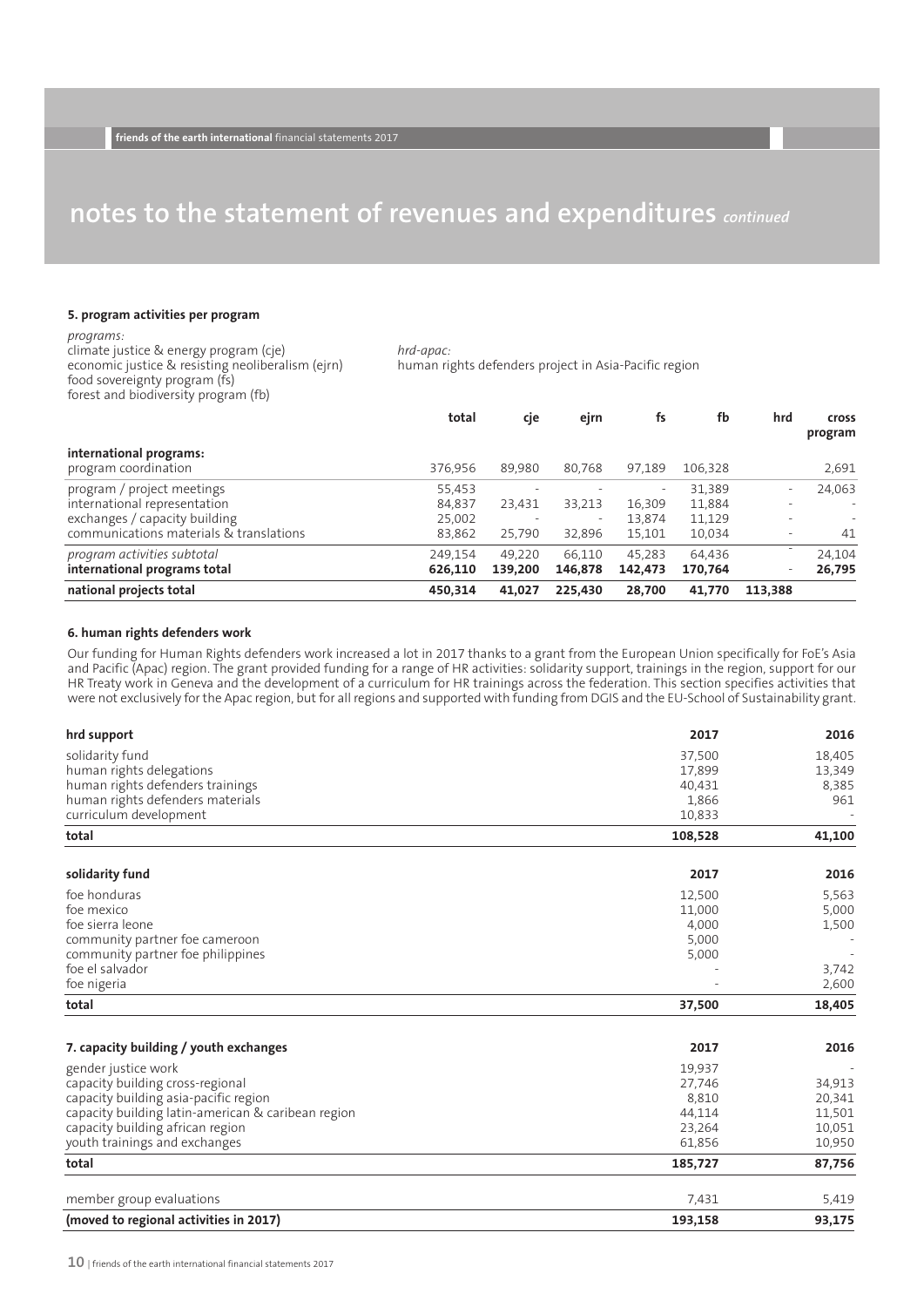| 8. regional activities                                 | 2017    | 2016    |
|--------------------------------------------------------|---------|---------|
| regional meeting asia-pacific region                   | 22,183  | 14,200  |
| regional meeting latin american & caribean region      | 18,682  | 11,532  |
| regional meeting african region                        | 20,719  | 22,566  |
| total                                                  | 61,584  | 48,298  |
| regional facilitation asia-pacific region              | 22,079  | 8,003   |
| regional facilitation latin american & caribean region | 16,383  | 6,935   |
| regional facilitation african region                   | 10,879  | 4,382   |
| total                                                  | 49,341  | 19,320  |
| total regional activities                              | 110,924 | 67,619  |
| 9. communications                                      | 2017    | 2016    |
| communications materials                               |         |         |
| communications general                                 | 11.548  | 12,856  |
| annual report                                          | 1,016   | 12,108  |
| total                                                  | 12,565  | 24,964  |
| audio visual media, web, radio, testimonies            |         |         |
| website                                                | 2,181   | 45      |
| spanish/french website                                 | 4,994   | 2,158   |
| real world radio                                       | 108,880 | 106,000 |
| total                                                  | 116,055 | 108,203 |

#### **10. governance**

In 2017 there were two Executive Committee meetings, both held in Amsterdam. The meetings took place in March and October. In March the meeting was combined with the meeting of the International Program Coordinators and the Membership Development Team. Members of the Excecutive Committee are not paid for their work. The member group delegating the FoEI Chairperson has been compensated for the loss of time due to her/his activities for FoEI. The cost per ExCom meeting has increased due to interpretation needs for French and Spanish.

| chair & executive committee                      | 2017             | 2016            |
|--------------------------------------------------|------------------|-----------------|
| chair costs                                      | 10,000           | 10,045          |
| chair travel costs<br>excom meeting costs        | 13,045<br>51,007 | 1,137<br>51,317 |
| total                                            | 74,052           | 62,499          |
| strategic planning                               |                  |                 |
| facilitation communications strategy development | 27,888           |                 |
| 5-year plan document design                      | 3,048            |                 |
| total                                            | 30,936           |                 |

### **11. fundraising**

The amount reserved for fundraising investments has been used for further assignments by a US consultancy company to explore opportunities for FoEI and for the Latin-American region. A memorandum of understanding has been agreed between FoE US and FoEI for the joint hiring of a US-based fundraiser. The recruitment process for this new staff member is well underway and we hope to hire the new fundraiser in 2018.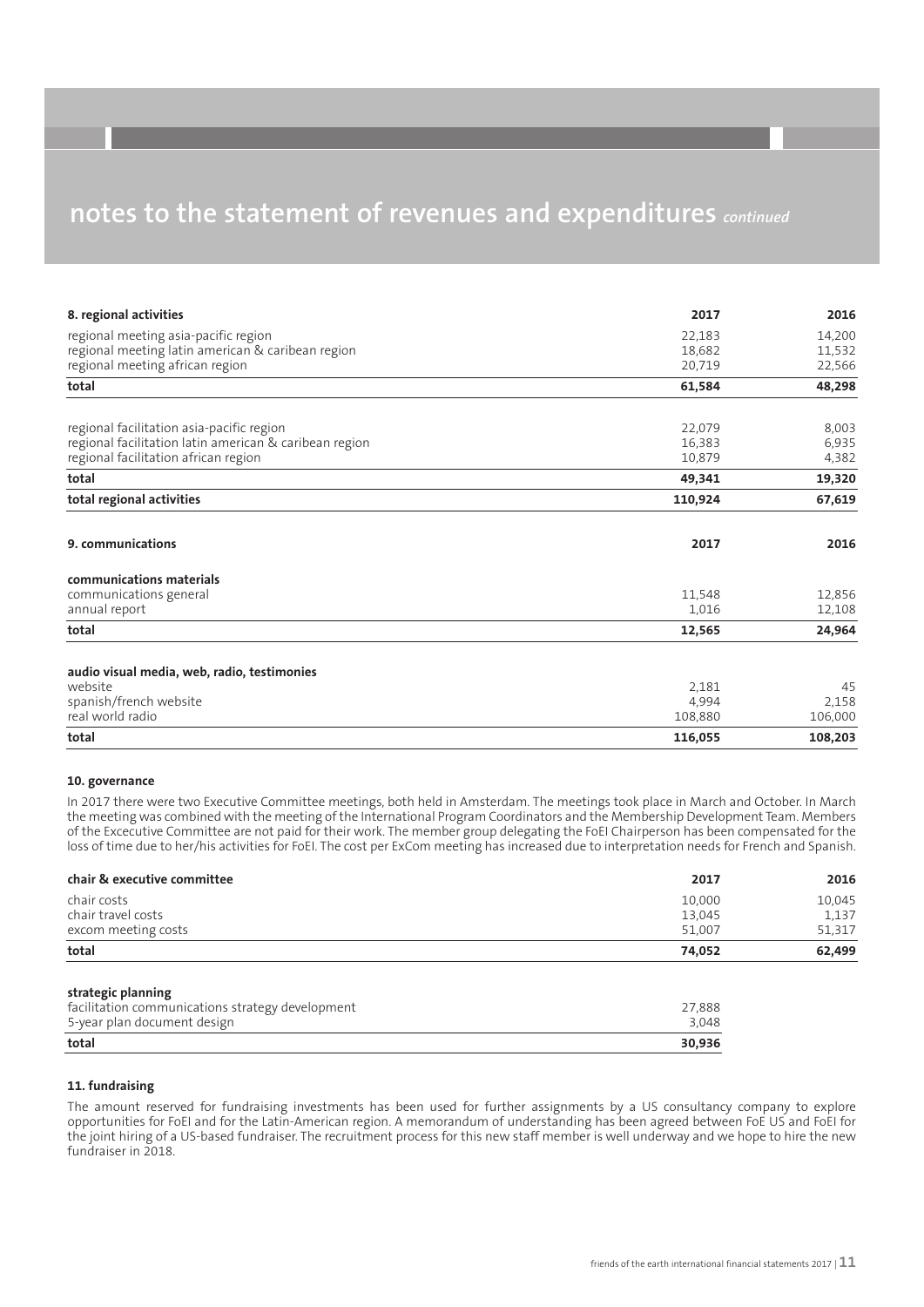### **12. staff salaries**

FoEI had a number of vacancies in 2017 that took a long time to fill (international programs officer, communications staff). This explains the reduction in the number of ftu's. The percentage of sick leave increased considerably in 2017, from a negligable percentage in previous years and 4.4 % in 2016, it reached 11.3 % in 2017. There were 6 long-term sick leave cases in total. Two of those cases extended over a period of more than 1 year, but these staff are currently re-integrating and working part time. 2 staff fully re-integrated in the course of 2017 and 2 other staff have partly re-integrated.

| sick leave percentage                                                                                                                                                 |                                                                                                                                       | 11.3%                                                     | 4.4%                                                      |
|-----------------------------------------------------------------------------------------------------------------------------------------------------------------------|---------------------------------------------------------------------------------------------------------------------------------------|-----------------------------------------------------------|-----------------------------------------------------------|
|                                                                                                                                                                       |                                                                                                                                       | 2017                                                      | 2016                                                      |
| international coordinator & fundraiser                                                                                                                                | international coordinator<br>international fundraising coordinator<br>fundraising officer                                             | 1.0<br>1.0<br>0.6                                         | 1.0<br>1.0<br>$\sim$                                      |
| membership development team                                                                                                                                           | international membership development coordinator<br>international membership development officers (2)<br>hrd-apac project coordinator | 1.0<br>1.8<br>0.7                                         | 1.0<br>2.4<br>0.7                                         |
| programs team                                                                                                                                                         | international programs facilitator<br>international program officers (1)                                                              | 1.0<br>0.8                                                | 1.0<br>1.6                                                |
| communications team                                                                                                                                                   | communications coordinator<br>media coordinator<br>digital storyteller<br>technical coordinator                                       | 0.9<br>0.8<br>0.0<br>0.8                                  | 1.0<br>0.8<br>0.8<br>0.8                                  |
| support staff                                                                                                                                                         | operations manager<br>finance officer<br>office coordinator<br>events coordinator<br>bookkeeper                                       | 0.8<br>0.8<br>0.7<br>0.8<br>0.4                           | 0.8<br>0.8<br>0.7<br>0.7<br>0.4                           |
|                                                                                                                                                                       |                                                                                                                                       | ftu 13.9                                                  | ftu $15.5$                                                |
| specification salary costs                                                                                                                                            |                                                                                                                                       | 2017                                                      | 2016                                                      |
| gross salaries<br>social security costs<br>pension costs<br>costs terms & conditions<br>other staff costs                                                             |                                                                                                                                       | 642,064<br>143,224<br>56,383<br>7,889<br>8,490<br>858,050 | 652,851<br>132,710<br>51,956<br>6,620<br>6,966<br>851,102 |
| free-lancers<br>provision 2017 salary finalizing 2016 fsf project<br>included in systems maintenance<br>provision holiday rights<br>costs staff recruited from abroad |                                                                                                                                       | $-10,994$<br>$-1,272$<br>7,475                            | 8,349<br>10,994<br>2,794<br>10,234                        |
| total                                                                                                                                                                 |                                                                                                                                       | 853,260                                                   | 883,473                                                   |
| 13. staff costs non-salaries                                                                                                                                          |                                                                                                                                       | 2017                                                      | 2016                                                      |
| staff travel (not home-work)<br>volunteer costs<br>training & education<br>recruitment costs                                                                          |                                                                                                                                       | 17,272<br>359<br>10,019<br>7,755                          | 21,858<br>195<br>2,118<br>4,986                           |
| total                                                                                                                                                                 |                                                                                                                                       | 35 405                                                    | 29,157                                                    |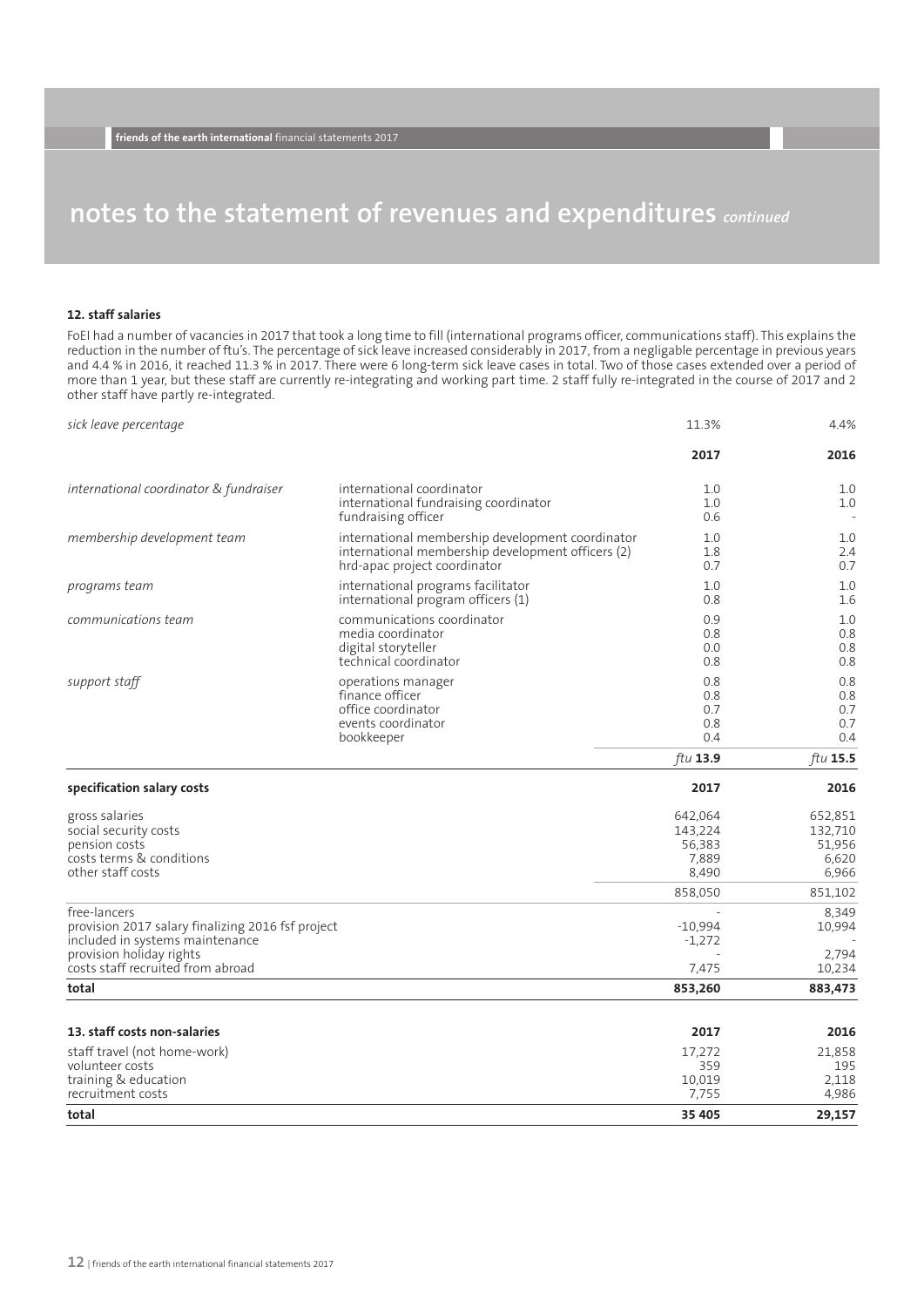| 14. auditor & administrative costs                                                                                                                                            | 2017                                 | 2016                                 |
|-------------------------------------------------------------------------------------------------------------------------------------------------------------------------------|--------------------------------------|--------------------------------------|
| auditing costs<br>administrative costs<br>currency differences                                                                                                                | 29,678<br>5,503<br>1,699             | 28,489<br>5,613<br>$-1,191$          |
| total                                                                                                                                                                         | 36,881                               | 32,911                               |
| 15. miscellaneous                                                                                                                                                             | 2017                                 | 2016                                 |
| membership fees partos, asoc, oneworld<br>reconciliation bad debts<br>consultancies<br>miscellaneous                                                                          | 4,582<br>$-2,120$<br>18,865<br>5,463 | 4,781<br>$-4,449$<br>10,573<br>2,204 |
| total                                                                                                                                                                         | 26,790                               | 13,109                               |
| reconciliation bad debts<br>dubious debts written off<br>balance provision bad debts end 2017<br>balance provision bad debts end 2016<br>balance provision bad debts end 2015 | 1 2 7 4<br>4617<br>$-8010$           | 4,237<br>8,010<br>$-16,696$          |
| total                                                                                                                                                                         | $-2120$                              | $-4,449$                             |

### **auditor's report**

### $dubois + co$ REGISTERACCOUNTANTS

#### **INDEPENDENT AUDITOR'S REPORT**

To: the Board of Vereniging Friends of the Earth International in Amsterdam. the Netherlands.

#### A. Report on the audit of the financial statements 2017 included in the annual report

#### Our opinion

We have audited the financial statements 2017 of Friends of the Earth International based in Amsterdam, the Netherlands.

In our opinion the accompanying financial statements give a true and fair view of the financial position of Friends of the Earth International as at 31 December 2017 and of its result for 2017 in accordance with the Guidelines for annual reporting C1 Small not-for-profit organisations of the Dutch Accounting Standards Board.

Dubois & Co. Registeraccountants is een maatschap van praktiikvennootschappen. Op alle opdrachten die aan ons kan algemene voorwaarden van toepassing. Deze voorwaarden, waarvan de tekst is opgenomen op de website www.duboi.

The financial statements comprise:

- 1. the balance sheet as at 31 December 2017:
- 2. the statement of revenues and expenditures for 2017; and
- the notes comprising a summary of the accounting policies and other  $3.$ explanatory information.

#### Basis for our opinion

We conducted our audit in accordance with Dutch law, including the Dutch Standards on Auditing. Our responsibilities under those standards are further described in the 'Our responsibilities for the audit of the financial statements' section of our report.

We are independent of Friends of the Earth International in accordance with the Verordening inzake de onafhankelijkheid van accountants bij assuranceopdrachten (ViO, Code of Ethics for Professional Accountants, a regulation with respect to independence) and other relevant independence regulations in the Netherlands. Furthermore, we have complied with the Verordening gedrags- en beroepsregels accountants (VGBA, Dutch Code of Ethics).

We believe the audit evidence we have obtained is sufficient and appropriate to provide a basis for our opinion.

|                                                | Oranje Nassaulaan 1 | l eletoon 020 571 23 45 |
|------------------------------------------------|---------------------|-------------------------|
|                                                | 1075 AH Amsterdam   | E-mail info@dubois.nl   |
| toor worden verstrekt zijn onze                | Postbus 53028       | www.dubois.nl           |
| .nl, bevatten een aansprakelijkheidsbeperking. |                     |                         |
|                                                | 1007 RA Amsterdam   | KvK nummer 34374865     |
|                                                |                     |                         |

friends of the earth international financial statements <sup>2017</sup> <sup>|</sup> **13**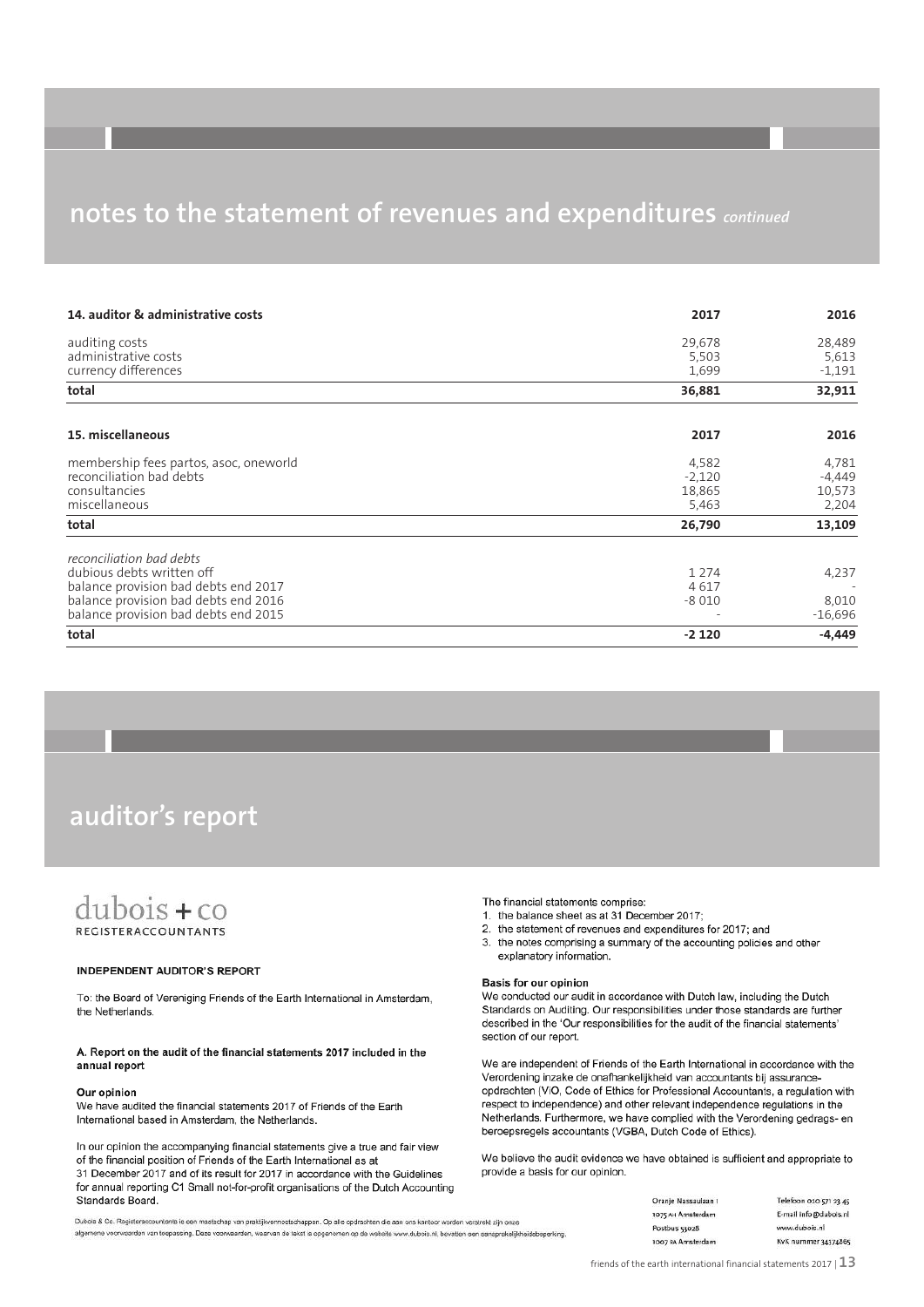### **auditor's report** *continued*

#### B. Report on the other information included in the annual report

In addition to the financial statements and our auditor's report thereon, the annual report contains other information that consists of the Board's report.

Based on the following procedures performed, we conclude that the other information is consistent with the financial statements and does not contain material misstatements.

We have read the other information. Based on our knowledge and understanding obtained through our audit of the financial statements or otherwise, we have considered whether the other information contains material misstatements.

By performing these procedures, we comply with the requirements of the Dutch Standard 720. The scope of the procedures performed is substantially less than the scope of those performed in our audit of the financial statements. Management is responsible for the preparation of the other information, including the Board's report, in accordance with the Guidelines for annual reporting C1 Small not-for-profit organisations of the Dutch Accounting Standards Board.

#### C. Description of responsibilities regarding the financial statements

#### Responsibilities of the Board for the financial statements

The Board is responsible for the preparation and fair presentation of the financial statements, in accordance with the Guidelines for reporting C1 Small not-for-profit organisations of the Dutch Accounting Standards Board. Furthermore, the Board is responsible for such internal control as the Board determines is necessary to enable the preparation of the financial statements that are free from material misstatement, whether due to fraud or error.

As part of the preparation of the financial statements, the Board is responsible for assessing the association's ability to continue as a going concern. Based on the financial reporting framework mentioned, the Board should prepare the financial statements using the going concern basis of accounting unless management either intends to dissolve the association or to cease operations, or has no realistic alternative but to do so.

The Board should disclose events and circumstances that may cast significant doubt on the association's ability to continue as a going concern in the financial statements.

#### Our responsibilities for the audit of the financial statements

Our objective is to plan and perform the audit assignment in a manner that allows us to obtain sufficient and appropriate audit evidence for our opinion.

Our audit has been performed with a high, but not absolute, level of assurance, which means we may not detect all material errors and fraud during our audit.

Misstatements can arise from fraud or error and are considered material if, individually or in the aggregate, they could reasonably be expected to influence the economic decisions of users taken on the basis of these financial statements. The materiality affects the nature, timing and extent of our audit procedures and the evaluation of the effect of identified misstatements on our opinion.

We have exercised professional judgement and have maintained professional scepticism throughout the audit, in accordance with Dutch Standards on Auditing, ethical requirements and independence requirements.

Our audit included e.g.:

- identifying and assessing the risks of material misstatement of the financial statements, whether due to fraud or error, designing and performing audit procedures responsive to those risks, and obtaining audit evidence that is sufficient and appropriate to provide a basis for our opinion. The risk of not detecting a material misstatement resulting from fraud is higher than for one resulting from error, as fraud may involve collusion, forgery, intentional omissions, misrepresentations, or the override of internal control;
- obtaining an understanding of internal control relevant to the audit in order to design audit procedures that are appropriate in the circumstances, but not for the purpose of expressing an opinion on the effectiveness of the association's internal control:
- evaluating the appropriateness of accounting policies used and the reasonableness of accounting estimates and related disclosures made by the Executive committee;
- concluding on the appropriateness of management's use of the going concern basis of accounting, and based on the audit evidence obtained, whether a material uncertainty exists related to events or conditions that may cast significant doubt on the association's ability to continue as a going concern. If we conclude that a material uncertainty exists, we are required to draw attention in our auditor's report to the related disclosures in the financial statements or, if such disclosures are inadequate, to modify our opinion. Our conclusions are based on the audit evidence obtained up to the date of our auditor's report. However, future events or conditions may cause an association to cease to continue as a going concern:
- evaluating the overall presentation, structure and content of the financial statements, including the disclosures: and
- evaluating whether the financial statements represent the underlying transactions and events in a manner that achieves fair presentation.

We communicate with those charged with governance regarding, among other matters, the planned scope and timing of the audit and significant audit findings, including any significant findings in internal control that we identify during our audit.



Amsterdam, 5 June 2018

Dubois & Co. Registeraccountants Signed on original by: J.J.H.G. Stengs RA and M. Belkadi RA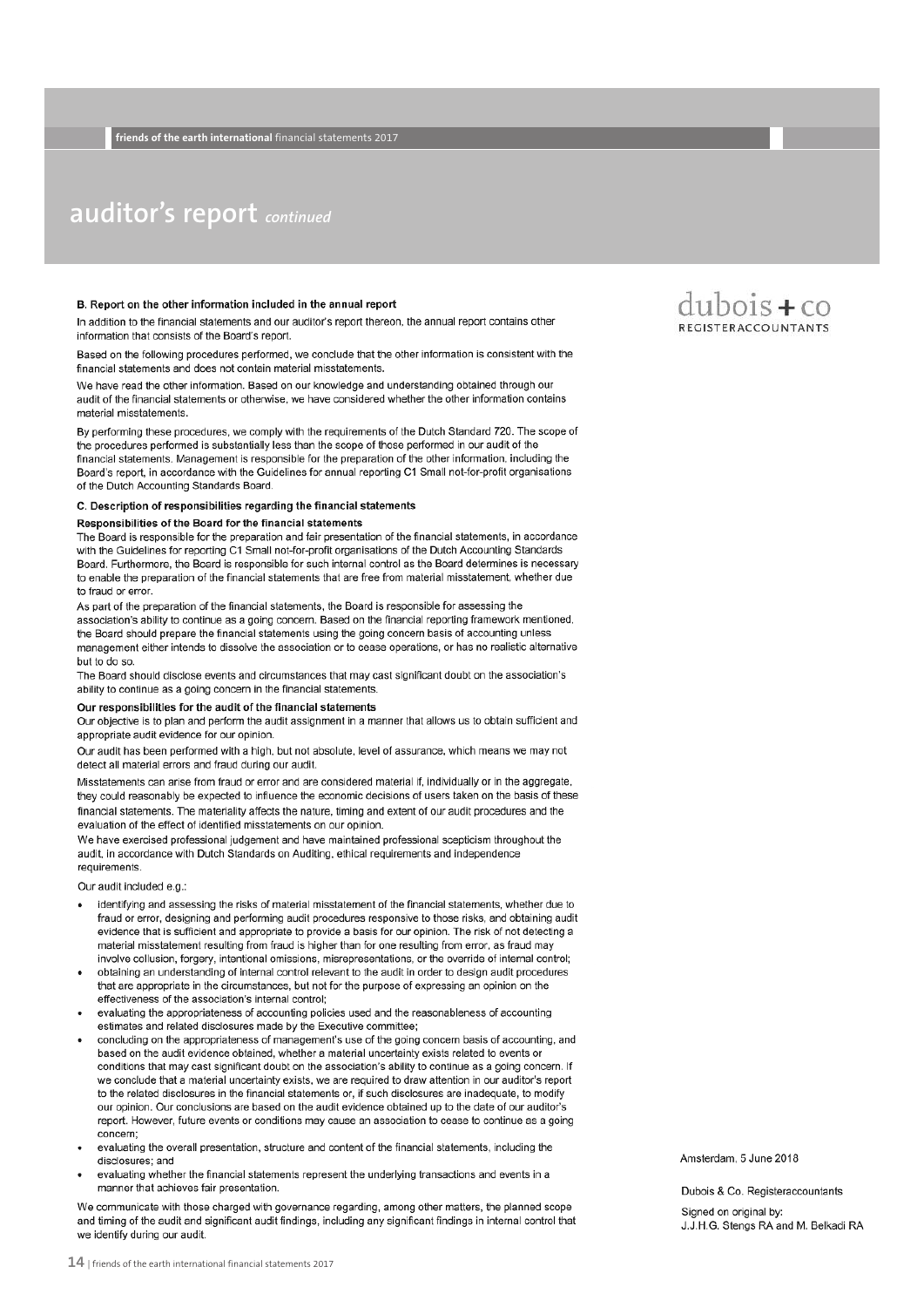## **budget 2018**

| expenses               |                                                                 | 2017               | 2018              |
|------------------------|-----------------------------------------------------------------|--------------------|-------------------|
| meetings               | biennial general meeting                                        |                    | 100,000           |
|                        | membership development team meeting                             | 5,910              | 9,000             |
| international programs | program coordination                                            | 380,300            | 418,783           |
|                        | program activities                                              | 250,000            | 308,200           |
| membership support     | member group projects                                           | 508,077            | 388,631           |
|                        | cross regional capacity building<br>human rights defenders work | 117,410<br>125,641 | 125,106<br>85,250 |
| regional activities    | regional coordination & capacity building                       | 186,100            | 245,090           |
|                        | member group evaluations                                        | 5,000              | 10,000            |
| communications         | communication materials & tools                                 | 49,500             | 51,500            |
|                        | web & radio                                                     | 113,760            | 120,446           |
| chair & excom          | chair & executive committee travel                              | 44,000             | 68,599            |
|                        | translations                                                    | 16,375             | 15,100            |
| fundraising            | fundraising investments                                         | 77,871             | 10,000            |
| secretariat staff      | international coordination & fundraising                        | 167,800            | 220,898           |
|                        | programs team                                                   | 181,420            | 171,609           |
|                        | membership development team                                     | 264,380            | 267,462           |
|                        | communications team                                             | 216,491            | 209,393           |
|                        | support team                                                    | 201,800            | 225,457           |
|                        | staff costs - non-salaries                                      | 21,582             | 43,505            |
| operational costs      | rent, maintenance, inventory                                    | 62,000             | 59,700            |
|                        | computer systems maintenance                                    | 15,000             | 16,500            |
|                        | communications infrastructure                                   | 22,000             | 15,500            |
|                        | supplies                                                        | 5,500              | 6,750             |
|                        | auditor & administrative costs                                  | 27,100             | 31,500            |
|                        | miscellaneous                                                   | 7,000              | 7,000             |
| passed on to others    | passed on to others                                             | 25,000             | 100,000           |
| total expenses         |                                                                 | 3,097,017          | 3,330,980         |
|                        |                                                                 |                    |                   |
| income                 |                                                                 | 2017               | 2018              |
| grants                 | millieudefensie - dgis: fair, green & global                    | 1,040,000          | 1,131,235         |
|                        | millieudefensie - dgis: green livelihoods alliance              | 306,895            | 376,445           |
|                        | swedish society for nature conservation (ssnc)                  | 150,000            | 161,432           |
|                        | bread for the world                                             | 97,000             | 138,033           |
|                        | isvara foundation                                               | 100,000            | 205,450           |
|                        | europe union - erasmus+                                         | 68,605             | 44,106            |
|                        | netherlands postcode lottery                                    | 100,000            | 101,786           |
|                        | european union - financing sustainable futures                  | 10,500             |                   |
|                        | europe union - school of sustainability foe europe              | 61,880             | 27,931            |
|                        | europe union - human rights defenders APac region               | 501,237            | 376,231           |
|                        | bread for all / pro natura                                      | 85,900             | 96,452            |
|                        | contributions human rights defenders                            | 25,000             |                   |
| core income            | surplus previous year                                           | 30,000             | 23,750            |
|                        | from allocated reserves - fundraising                           | 40,000             | 60,000            |
|                        | from allocated reserves - membership evaluations                | 5,000              | 10,000            |
|                        | from general reserves                                           | 40,000             | 48,129            |
|                        | membership fees                                                 | 420,000            | 520,000           |
|                        | interest                                                        | 5,000              | 3,000             |
|                        | donations                                                       | 10,000             | 7,000             |
| total income           |                                                                 | 3,097,017          | 3,330,980         |
|                        |                                                                 |                    |                   |
| balance                |                                                                 | 0                  | 0                 |